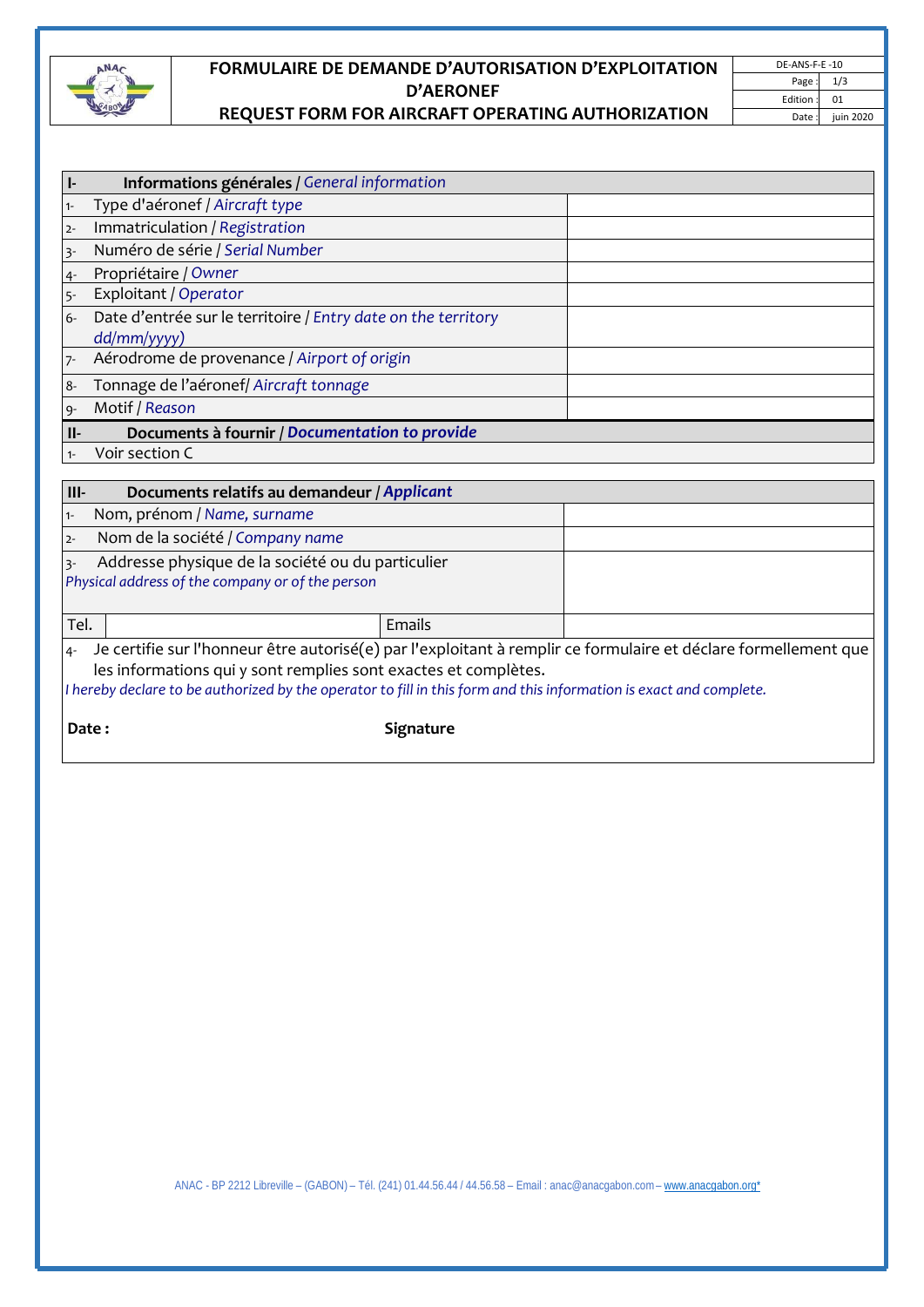## *Supplement of Flight Permit Request Forms* **NOTES:**

| La demande doit être déposée (au plus tard) 1 mois avant la     |                                                                                                                              |                | Demand must be deposited 1 month before the estimated date                              |
|-----------------------------------------------------------------|------------------------------------------------------------------------------------------------------------------------------|----------------|-----------------------------------------------------------------------------------------|
| date prévue du vol.                                             |                                                                                                                              |                | of the flight Invoices and permits will be charged to applicant                         |
| Les factures des autorisations seront à la charge du demandeur. |                                                                                                                              |                |                                                                                         |
|                                                                 |                                                                                                                              |                | Flight Permit delivered are validated 48H from the estimated                            |
|                                                                 |                                                                                                                              |                | date of the flight Any changes must be modified before the                              |
|                                                                 |                                                                                                                              | flight         |                                                                                         |
|                                                                 | Instructions et conseils pour remplir ce formulaire de demande/ Instructions and advice for completing this Application Form |                |                                                                                         |
| 1.                                                              | Consultez l'AIP pour plus d'informations.                                                                                    | 1.             | Refer to AIP publications for additional information's                                  |
| 2.                                                              | Les informations doivent être saisies en lettres majuscules.                                                                 |                | (https://aim.asecna.aero/html/index-fr-FR.html)                                         |
|                                                                 |                                                                                                                              | 2.             | Entries should be typed or printed in block letters.                                    |
| 3.                                                              | Les demandeurs doivent bien comprendre que si<br>toutes les informations sur ce formulaire et les                            | $\overline{3}$ | Applicants should clearly understand that if all entries on                             |
|                                                                 |                                                                                                                              |                | this form and supplement documents requested are not                                    |
|                                                                 | documents supplémentaires demandés ne sont pas                                                                               |                | completed accurately and fully, the issue of a Special Flight<br>Permit may be delayed. |
|                                                                 | renseignés de manière exacte et complète, la                                                                                 | 4.             | The charges associated with the issue of the Permit will be                             |
|                                                                 | délivrance de l'autorisation de vol spéciale peut<br>être retardée.                                                          |                | invoiced to the applicant appointed by the registered                                   |
|                                                                 |                                                                                                                              |                | operator of the aircraft.                                                               |
| 4.                                                              | Les frais associés à la délivrance de                                                                                        | 5.             | Forward completed application and requested documents                                   |
|                                                                 | l'autorisation seront facturés au demandeur                                                                                  |                | $\mathsf{to}$ :                                                                         |
|                                                                 | désigné par l'exploitant d'aéronef enregistré.                                                                               |                |                                                                                         |
| 5.                                                              | Envoyez la demande dûment remplie et les documents                                                                           |                | Agence Nationale de l'Aviation Civile (ANAC)                                            |
|                                                                 | demandés à :                                                                                                                 |                | BP 2212, rond-point de Jade, Aéroport International Léon MBA                            |
| Agence Nationale de l'Aviation Civile (ANAC)                    |                                                                                                                              |                | <b>Attention: ANAC General Manager</b>                                                  |
| BP 2212, rond-point de Jade, Aéroport International Léon MBA    |                                                                                                                              |                | Tel.: +241 11 44 56 54                                                                  |
| Attention : ANAC Directeur Général                              |                                                                                                                              |                | Or sent at the following mail address:                                                  |
| Tel.: +241 11 44 56 54                                          |                                                                                                                              |                |                                                                                         |
| Ou Envoyez à l'adresse électronique suivante :                  |                                                                                                                              |                | demande.asa@anac-gabon.com                                                              |
|                                                                 |                                                                                                                              |                |                                                                                         |
| demande.asa@anac-gabon.com                                      |                                                                                                                              |                |                                                                                         |

## **SECTION A :** Informations sur la facture/ *Invoice Information*

NOTE: Les factures sont émises par le service financier de l'ANAC par les contacts ci-après / Invoices are issued by the financial department of ANAC by the *following's contacts:*

Lysiane.assoumou@anac‐gabon.com Carine.krouma@anac‐gabon.com

## **SECTION B :** Informations sur les paiements *|Payments Information*

Le paiement doit être effectué avant la délivrance de l'autorisation de vol et ne peut se faire que par les moyens suivants/ Payment must be performed before the delivery of the flight permit and can be performed only by the following options

- En espèces ou par chèque uniquement à l'agence comptable de l'ANAC sur présentation de la facture. Un reçu de paiement doit être émis immédiatement par l'Agence Comptable comme preuve de paiement/ *By cash or bank* cheque Only at the Agence Comptable of ANAC office with presentation of the invoice. A receipt of payment must *immediately be issued by Agence Comptable as proof of payment/*
- Par virement bancaire aux coordonnées bancaires suivantes/ *By bank payment atthe following bank details*

| <b>BANK INFORMATION</b>                                                     |                                                                                    |  |  |  |
|-----------------------------------------------------------------------------|------------------------------------------------------------------------------------|--|--|--|
| <b>INFORMATIONS SUR LA BANQUE BENEFICIARE/ BENEFICIARY BANK INFORMATION</b> |                                                                                    |  |  |  |
| NOM DE LA BANQUE / BENEFICIARY BANK NAME                                    | <b>B.I.C.I.G</b>                                                                   |  |  |  |
| NUMERO DE COMPTE/ BENEFICIARY BANK ACCOUNT NUMBER                           | 40001 09070 07796000072 18                                                         |  |  |  |
| <b>CODE IBAN /IBAN CODE</b>                                                 | GA21 4000 1090 7007 7960 0007 218                                                  |  |  |  |
| <b>CODE SWIFT /BENEFICIARY BANK SWIFT CODE</b>                              | <b>BICIGALXXXX</b>                                                                 |  |  |  |
| ADRESSE DU BÉNÉFICIAIRE BENEFICIARY BANK ADDRESS                            | BP 2241 LIBREVILLE / GABON                                                         |  |  |  |
| <b>INFORMATION DU BÉNÉFICIAIRE/ BENEFICIARY INFORMATION</b>                 | AGENCE NATIONALE DE L'AVIATION CIVILE (A.N.A.C)<br><b>BP 2212 LIBREVILLE GABON</b> |  |  |  |
|                                                                             |                                                                                    |  |  |  |